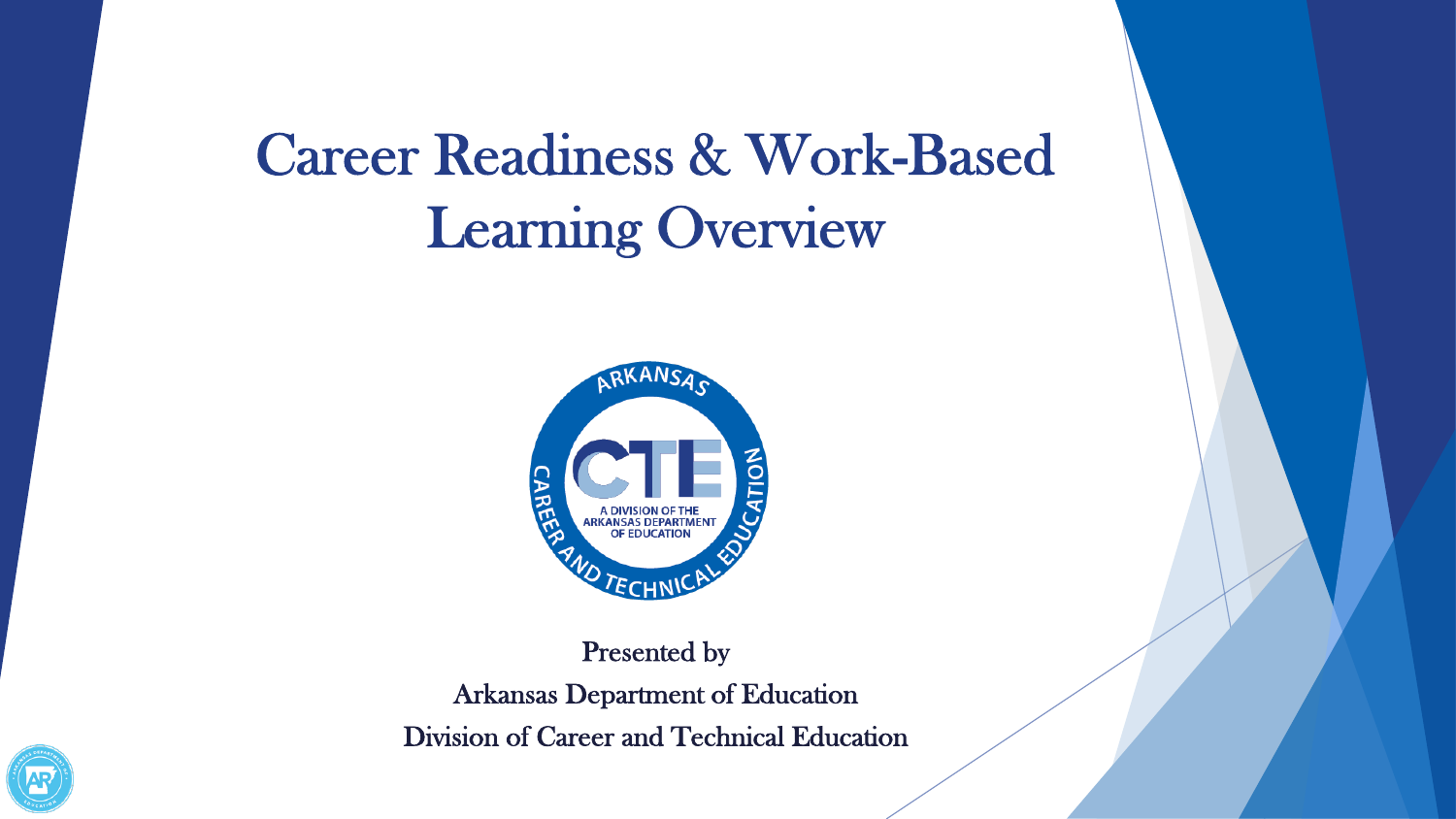

#### **Available Career Continuum Courses**

• **Career Development** - Grades 7 or 8. This course focuses on an examination of careers using the career clusters and technology applications for students to analyze career planning, preparation, and development. Great course to begin the development of the Student Success Plan.

#### **One Semester Course Credit:**

- **Keystone** Grades 9 10. This course is designed to help students successfully navigate high school. This transition course will create a sense of belonging among students. Students will perform activities in team building, leadership, and social/emotional skills.
- **Career Readiness** Grades 9 12; recommended for grades 9 -10. It focuses on choosing a career of interest, logical sequence of steps to get there, essential skills, and financial planning.
- **College and Career Readiness**  Grades 9 12; recommended for grades 11-12. The course content shall reflect postsecondary education and training opportunities for success at the college level or employable level. It is designed to prepare students for the actions necessary to pursue their career. It also focuses on WorkKeys skills including Graphic Literacy, Applied Math, and Workplace Documents.
- **Work Ready** Grades 9 12. This is an on **online** course; it is highly recommended for students in grades 10 -12 since the curriculum's focus is preparing students for the National Career Readiness Certificate (NCRC).

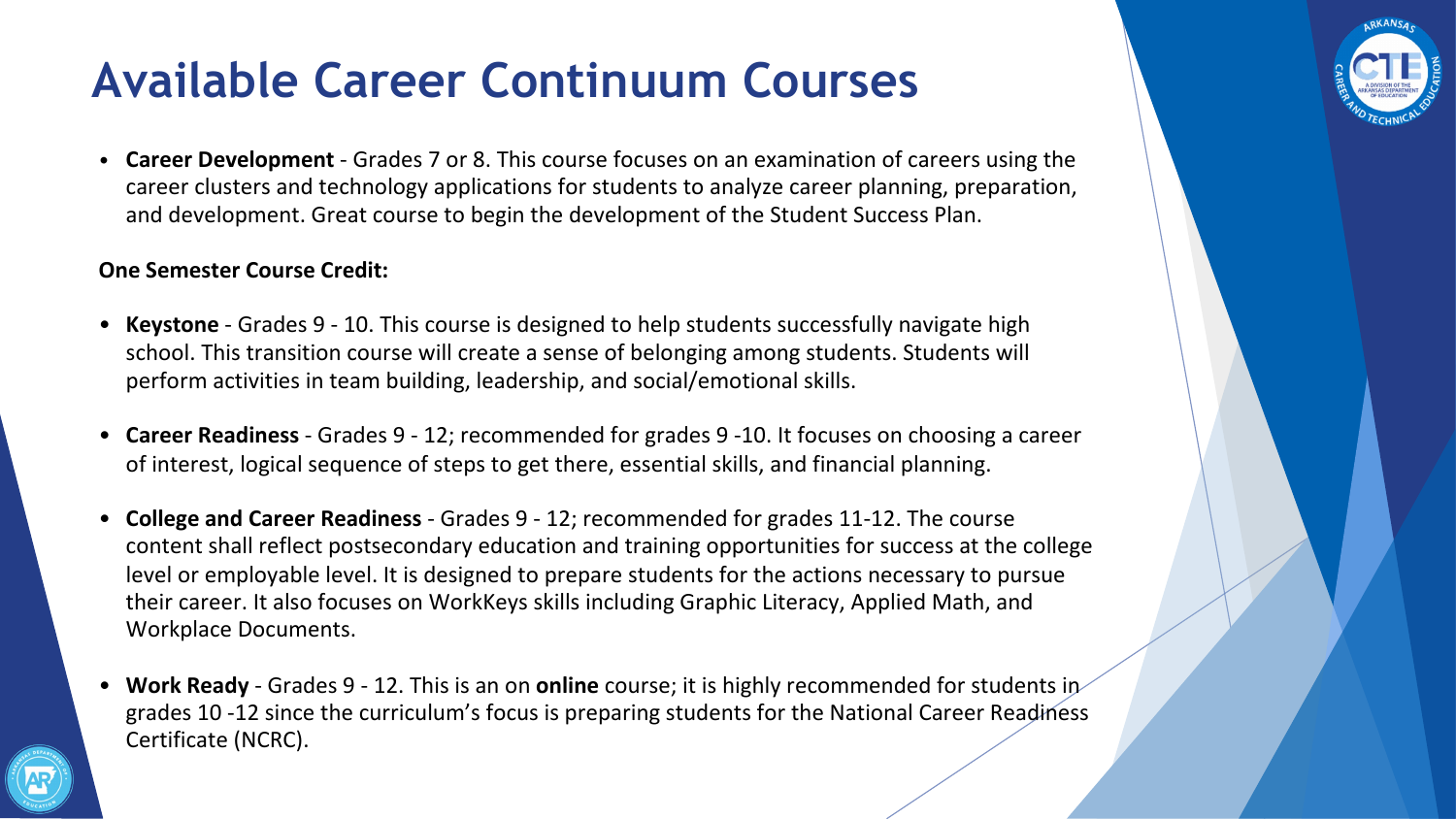#### **Work-Based Learning**

The Division of Career and Technical Education has developed a work-based learning program that follows federal and state guidelines and definitions. DCTE collaborates with other state agencies in moving WBL forward for all participates.

Names of the courses available for secondary students:

- u **Internship** a learning experience that can be **paid** or **unpaid**.
- u **Career Practicum**  is a **paid** or **unpaid** work experience in a specific CTE career pathway.
- **Pre-Apprenticeship** is designed to provide instruction or training to increase math, literacy, and other vocational and prevocational skills in order to prepare students for entry into a Department of Labor approved registered apprenticeship program.

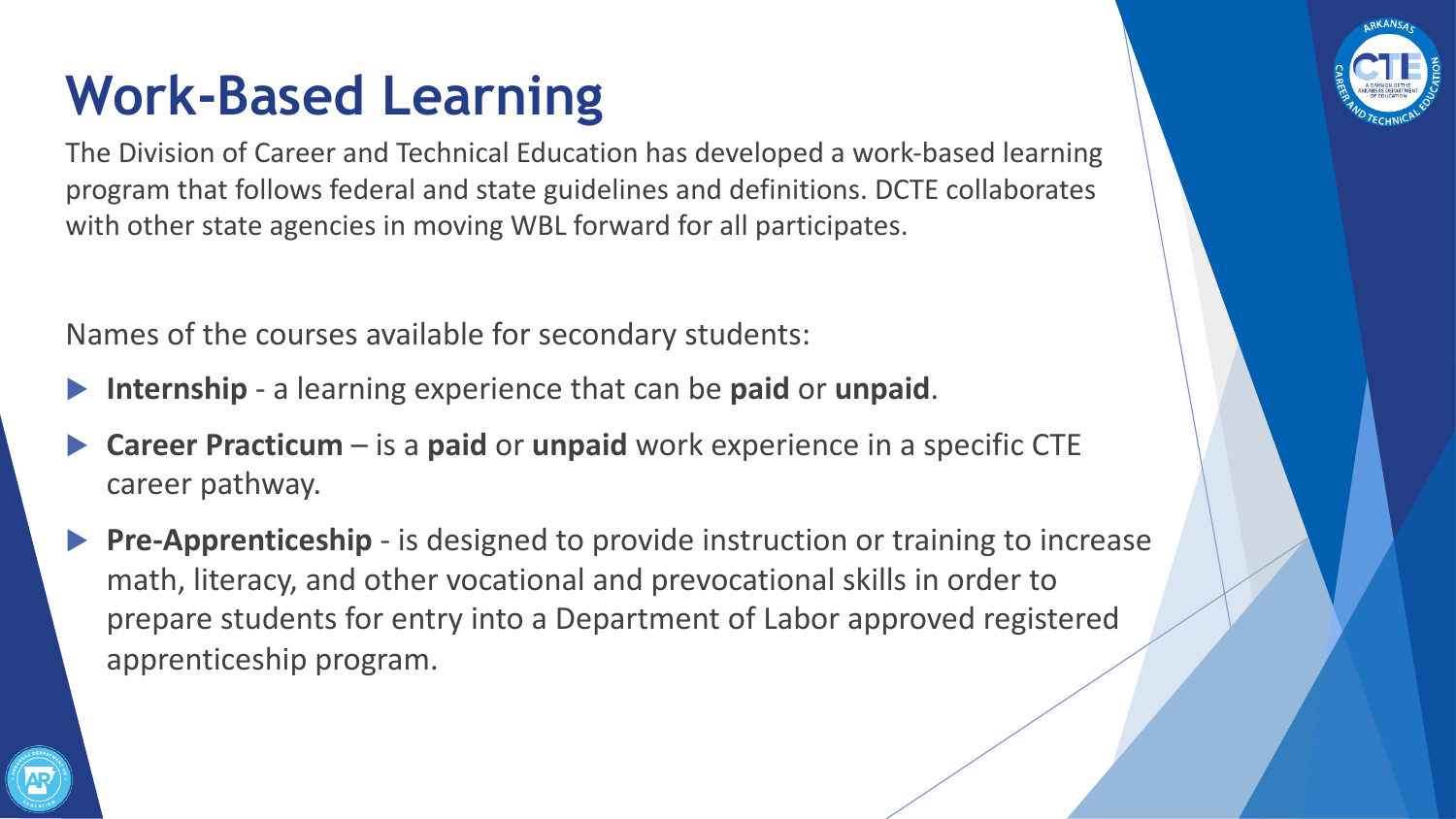

#### **Perkins V Defines WBL As:**

- $\triangleright$  "Sustained interactions with industry or community professionals in a real worksite environment. It is practicable or simulated environments at an educational institution that allows firsthand experience with tasks that are aligned to curriculum" (2018 Perkins V, Section 3, Number 55; WIOA).
- *Workforce Innovation and Opportunity Act (WIOA):* 
	- $\triangleright$  "Work-Based Learning is defined as a structured learning experience at the worksite for a specific timeframe that leads to a career path."
- WBL courses are structured according to the guidelines of ACT 1042. This act expands the income tax credit allowed for employers who hire apprentices in an apprenticeship program or work-based learning program.

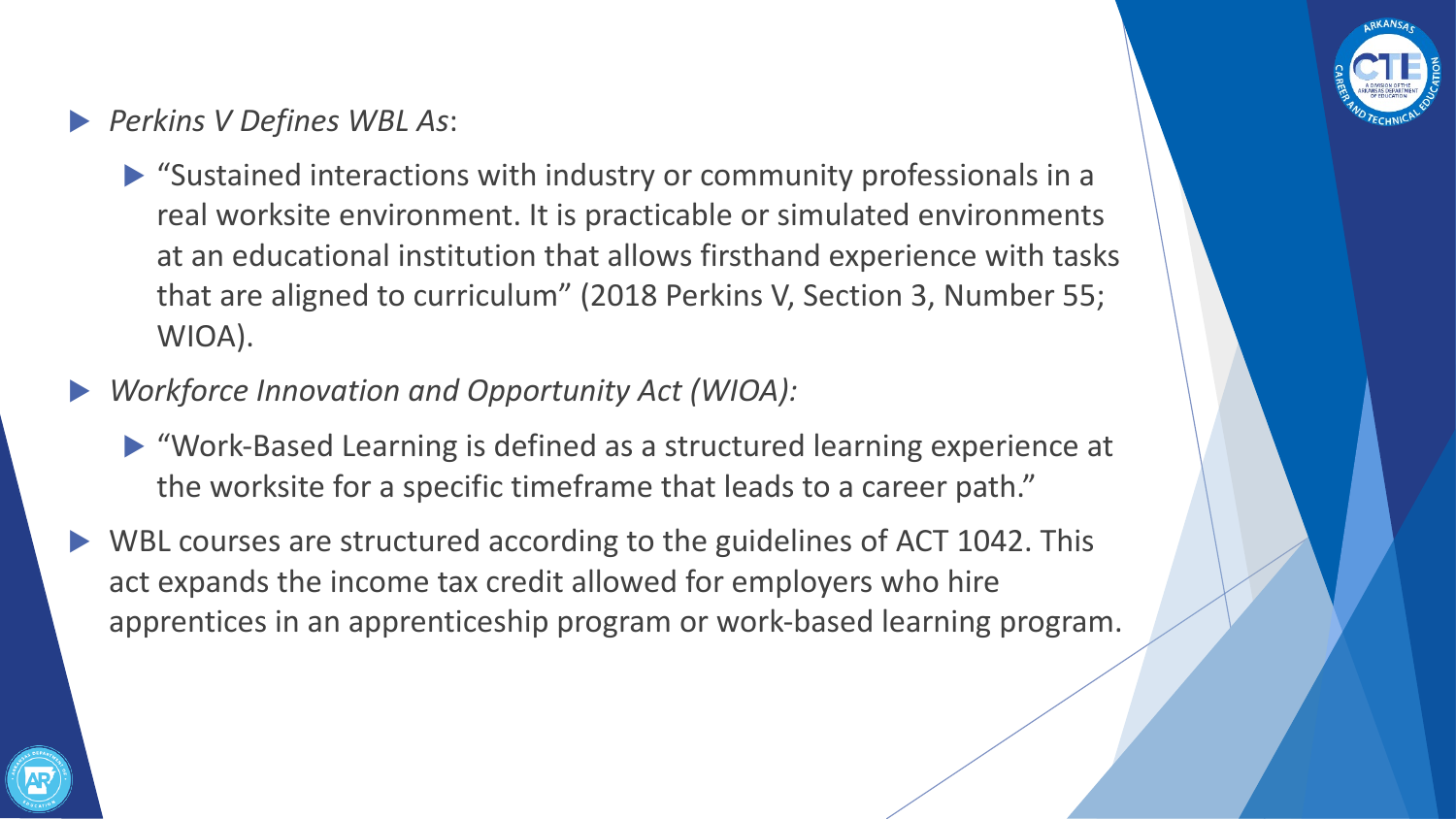

#### Comparison at a Glance

| <b>WBL</b>                      | <b>Unpaid</b> | Paid                      | <b>POS</b><br><b>Specific</b> | Non-POS<br><b>Specific</b> | <b>Grades</b><br>$10 - 12$ | <b>Grades</b><br>$11 - 12$ | <b>Minimum</b><br><b>Age 16</b> | <b>Counts</b><br>toward<br><b>Completer</b><br><b>Status</b> | <b>Employer</b><br>Tax Credit |
|---------------------------------|---------------|---------------------------|-------------------------------|----------------------------|----------------------------|----------------------------|---------------------------------|--------------------------------------------------------------|-------------------------------|
| Internship                      | $\mathsf{X}$  | X                         |                               | X                          | X                          |                            |                                 |                                                              |                               |
| <b>Career Practicum</b>         | X             | $\boldsymbol{\mathsf{X}}$ | $\mathsf{X}$                  |                            |                            | $\boldsymbol{X}$           | X                               | $\pmb{\mathsf{X}}$                                           | $X^*$                         |
| Pre-<br>Apprenticeship<br>(DOL) | $\mathsf{X}$  | X                         | $\boldsymbol{X}$              | $\pmb{\mathsf{X}}$         |                            |                            | X                               |                                                              | $X^*$                         |

\*The Employer Tax Credit is available to employers who offer **paid** work-based learning opportunities.

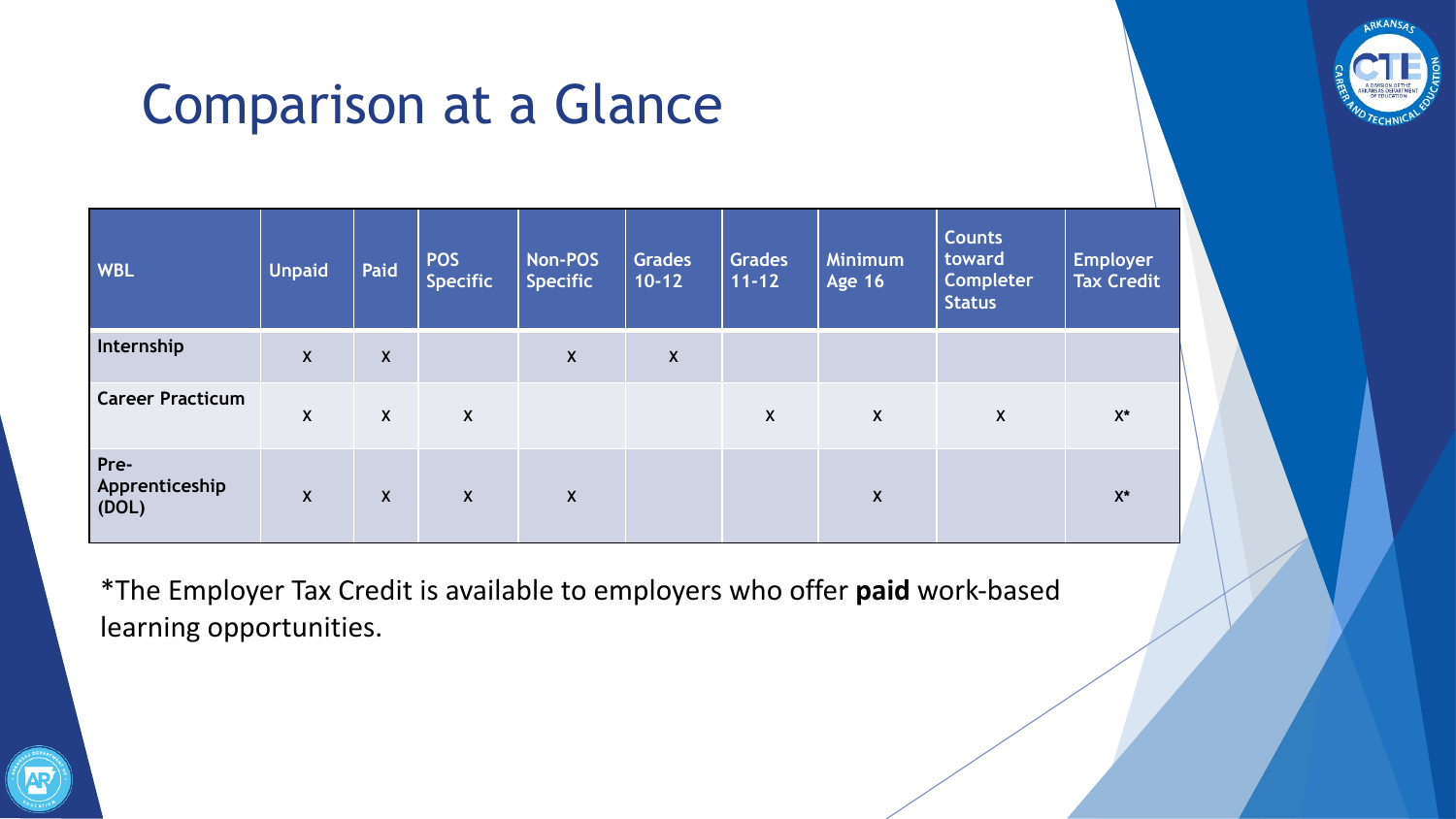

# Internship General Information

- The Internship course is a **paid or unpaid** experience that integrates classroom knowledge paired with practical application and skills development in a professional setting.
- Internships give students the opportunity to gain valuable, applied experience and facilitates connections in professional fields.
- $\blacktriangleright$  It gives employers the opportunity to guide and evaluate student talent and skill.
	- ▶ (2018 Advance CTE, Career Technical Education Glossary).

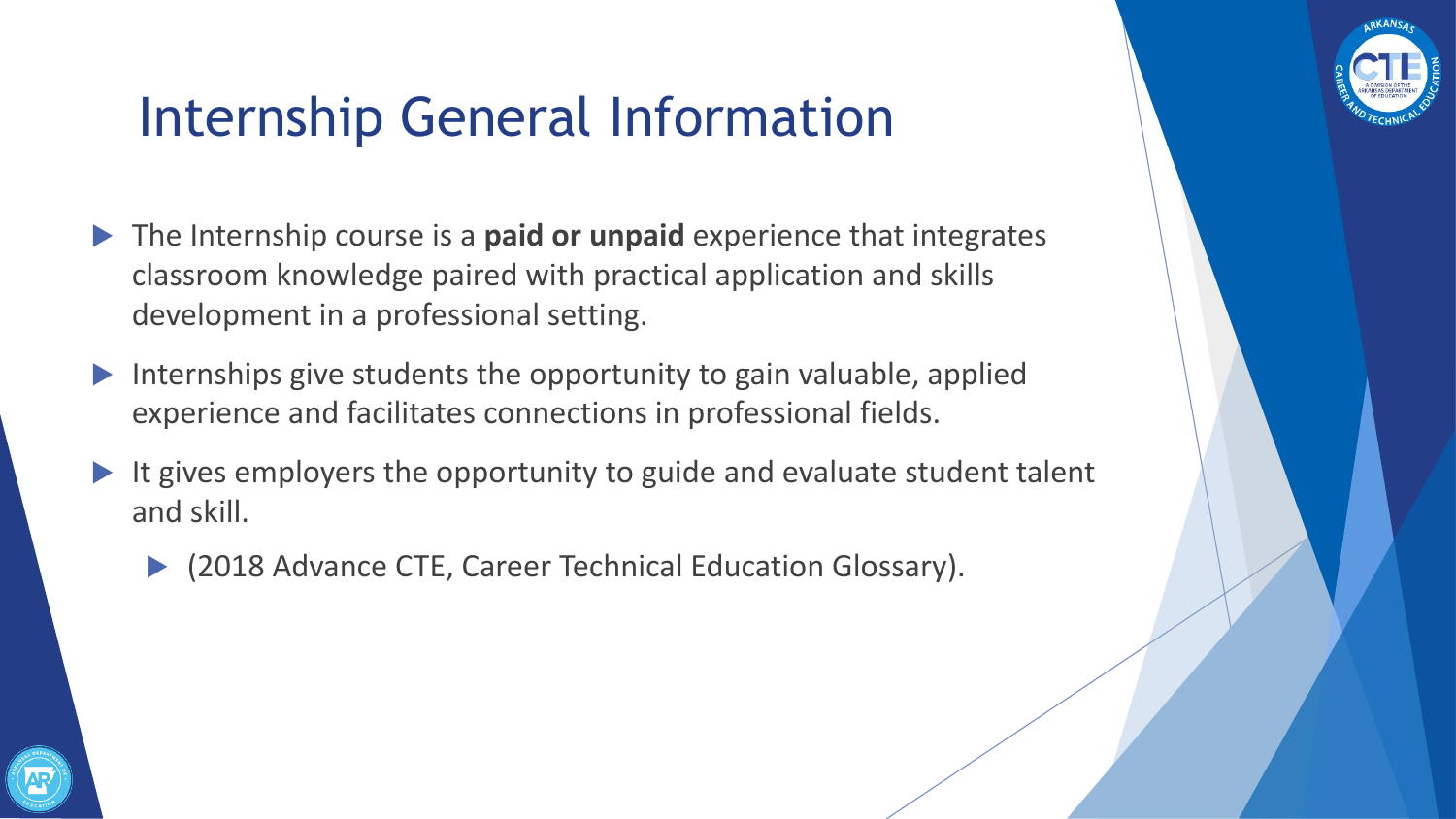# **Career Pract[icum](https://drive.google.com/file/d/1JD5_aVEpCQD7jQ9wrsnX4hMKcDQeWQjl/view) General Informat**

- **Example 2** Career Practicum is a **paid** or **unpaid** career focused, on-theoption that includes a combination of classroom instruction experience that concludes with a portable credential of value
	- It is designed to align to a CTE Program of Study.
	- $\blacktriangleright$  The duties of the job must align to the specific POS to count **completer** status.
		- $\blacktriangleright$  Minimum job duties created by program areas.
	- **If This program is eligible** for an employer tax credit, if paid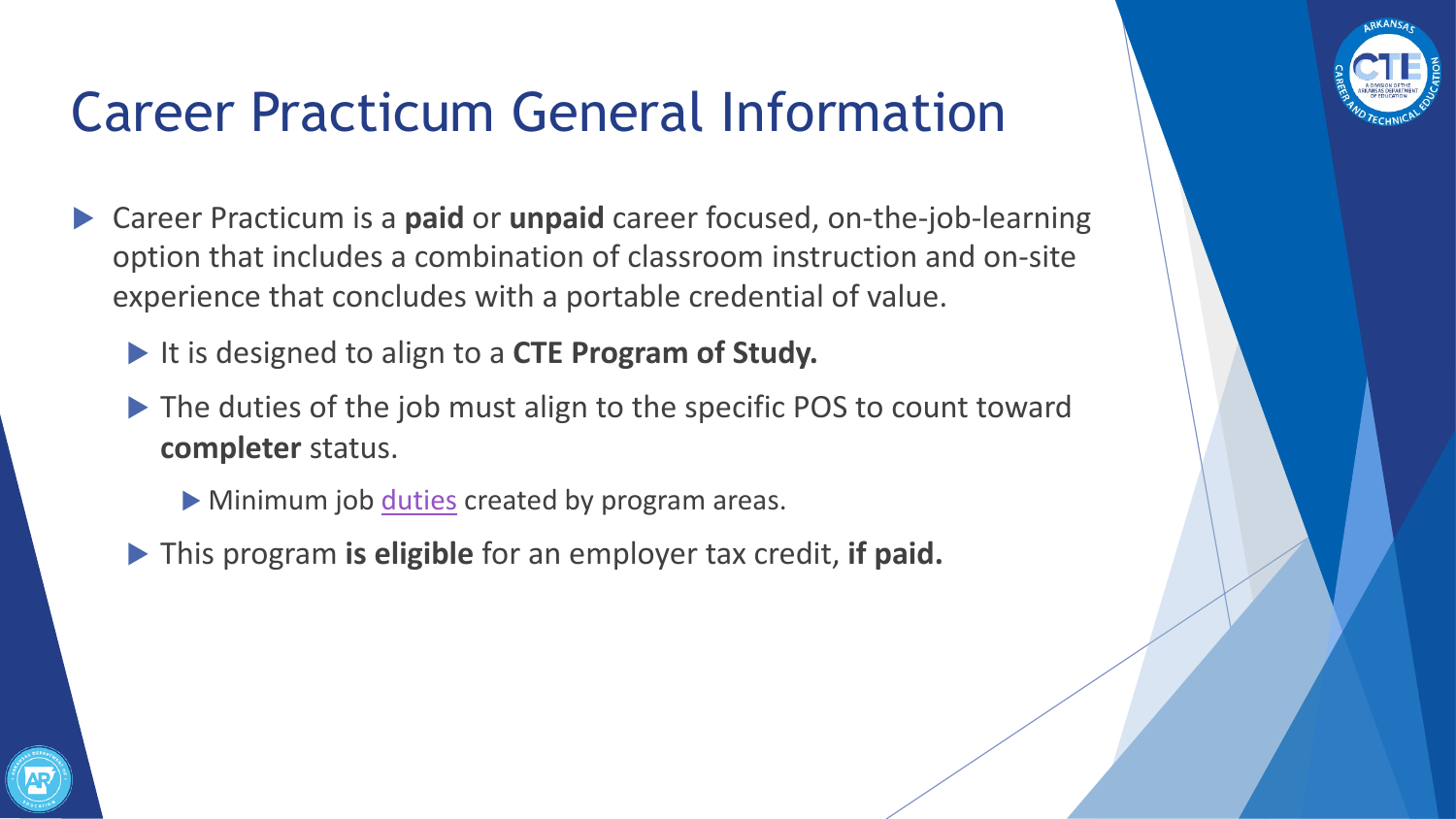

# Pre-Apprenticeship General Information

- An industry Pre-Apprenticeship must be sponsored by an approved registered apprenticeship program through the **Department of Labor**.
- $\blacktriangleright$  Students that complete this program may be given special consideration for entry into an adult apprenticeship program, applied time served, and/or credits earned toward fulfilling program requirements.

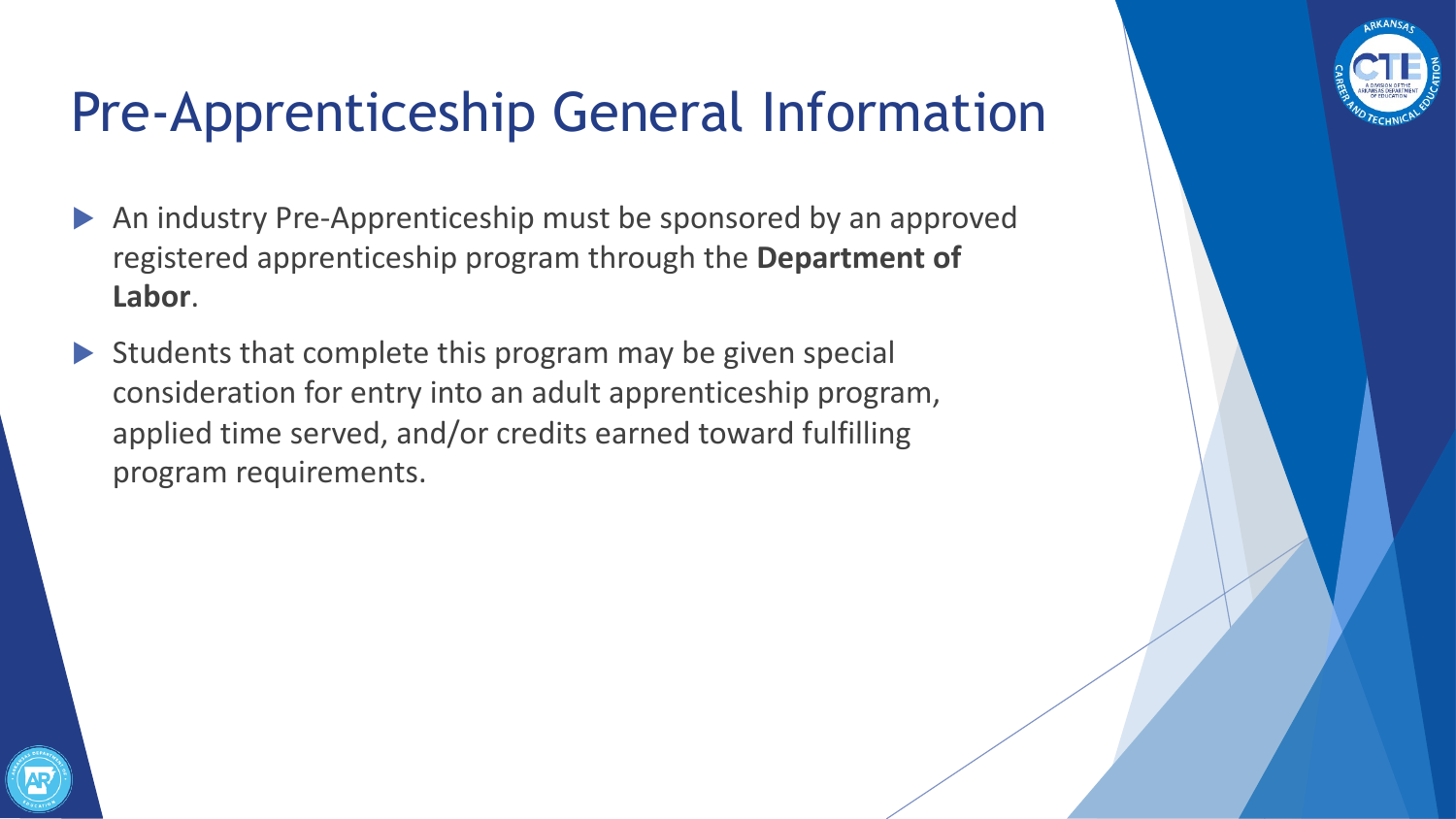#### Pre-Apprenticeship Program Cont.

- Pre-Apprenticeship programs must follow the guidelines provided by the Arkansas Apprenticeship Coordination Steering Committee, the Arkansas Department of Commerce, and Office of Skills Development.
- $\blacktriangleright$  The number of classroom instruction hours may apply to the hours required for a Department of Labor registered apprenticeship program.
- $\blacktriangleright$  The requirements are on a school-by-school basis and are developed in conjunction with the industry partner.
	- ▶ Therefore, the industry partner and the Registered DOL Apprenticeship partner(s) for the school will determine the curriculum and requirements for the course.

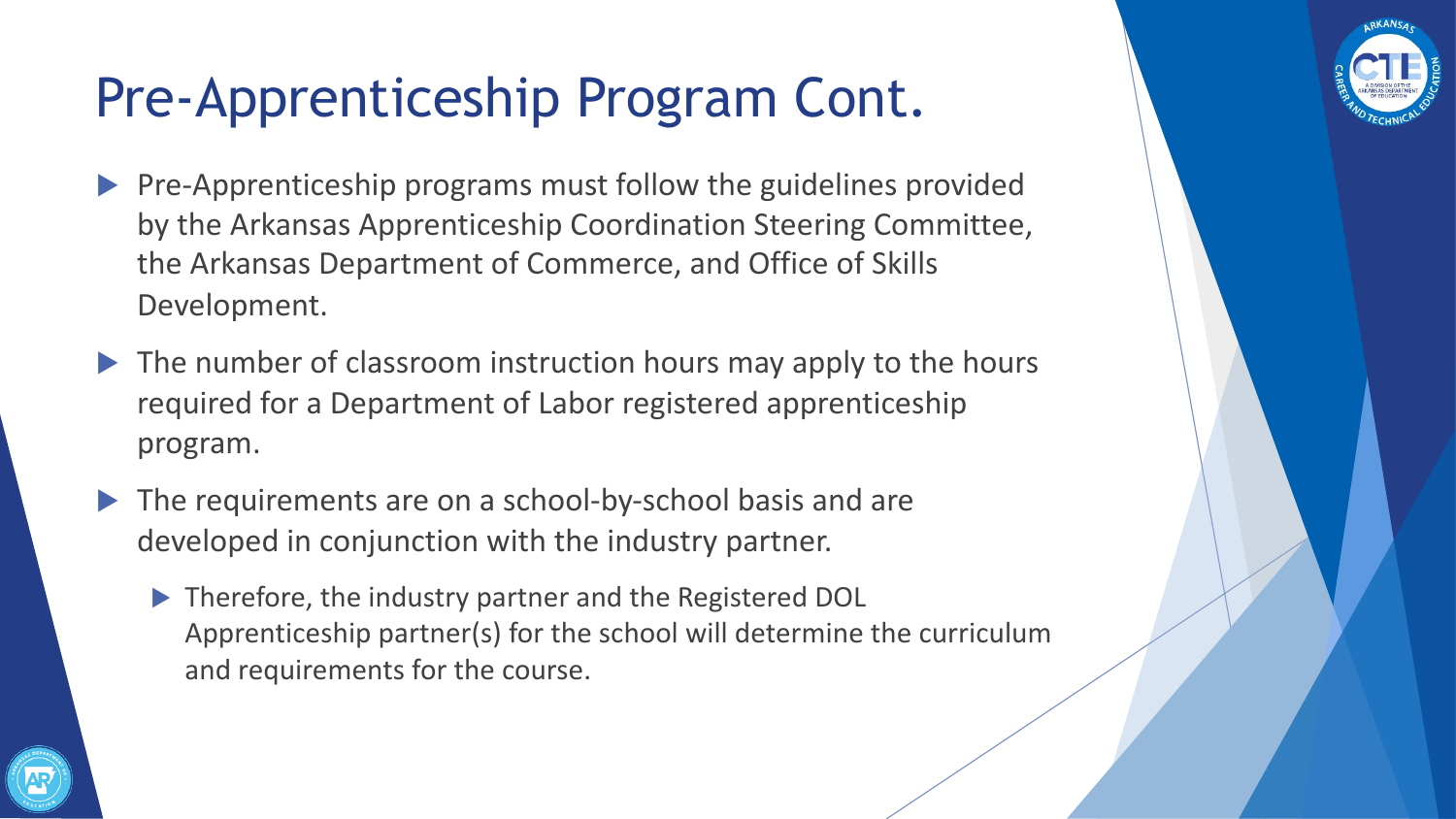#### Classroom Instruction

The classroom portion of the work-based learning courses focus on essential skills required by employers.

- Basic skills in literacy, math, and the workplace.
- Interpersonal skills in self-management, creative thinking, critical thinking, decision-making, teamwork, and problem-solving.
- Workplace skills in business etiquette, communication, work habits, work effectiveness, leadership, and business writing.
- Networking of students to share experiences.
- Creating a portfolio and documents needed to pursue their career.

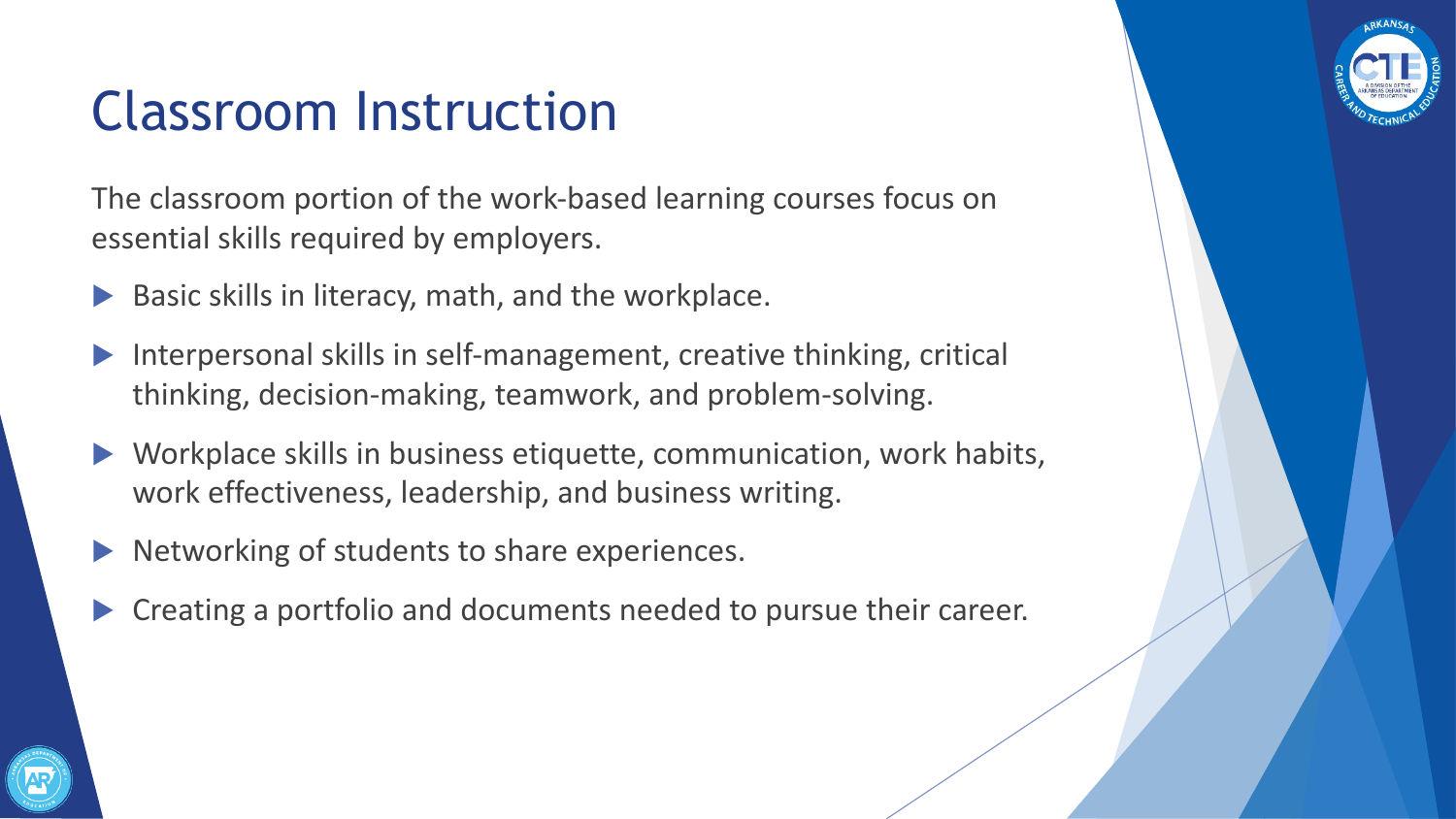

# Work-Based Learning Onsite Experiences

The workplace provides a real-world opportunity to shape the interests and develop the skills of students toward their future career.

- $\blacktriangleright$  There shall be established objectives between the student, teacher, and worksite supervisor upon placement.
- u A **Site Agreement** shall be developed to reflect the responsibilities of all parties, the goals and expectations for the student to achieve throughout the work-based learning experience. The Site Agreement will include the **student's training plan**.
- Periodic evaluations shall be done by the supervisor and WBL Coordinator with the student.

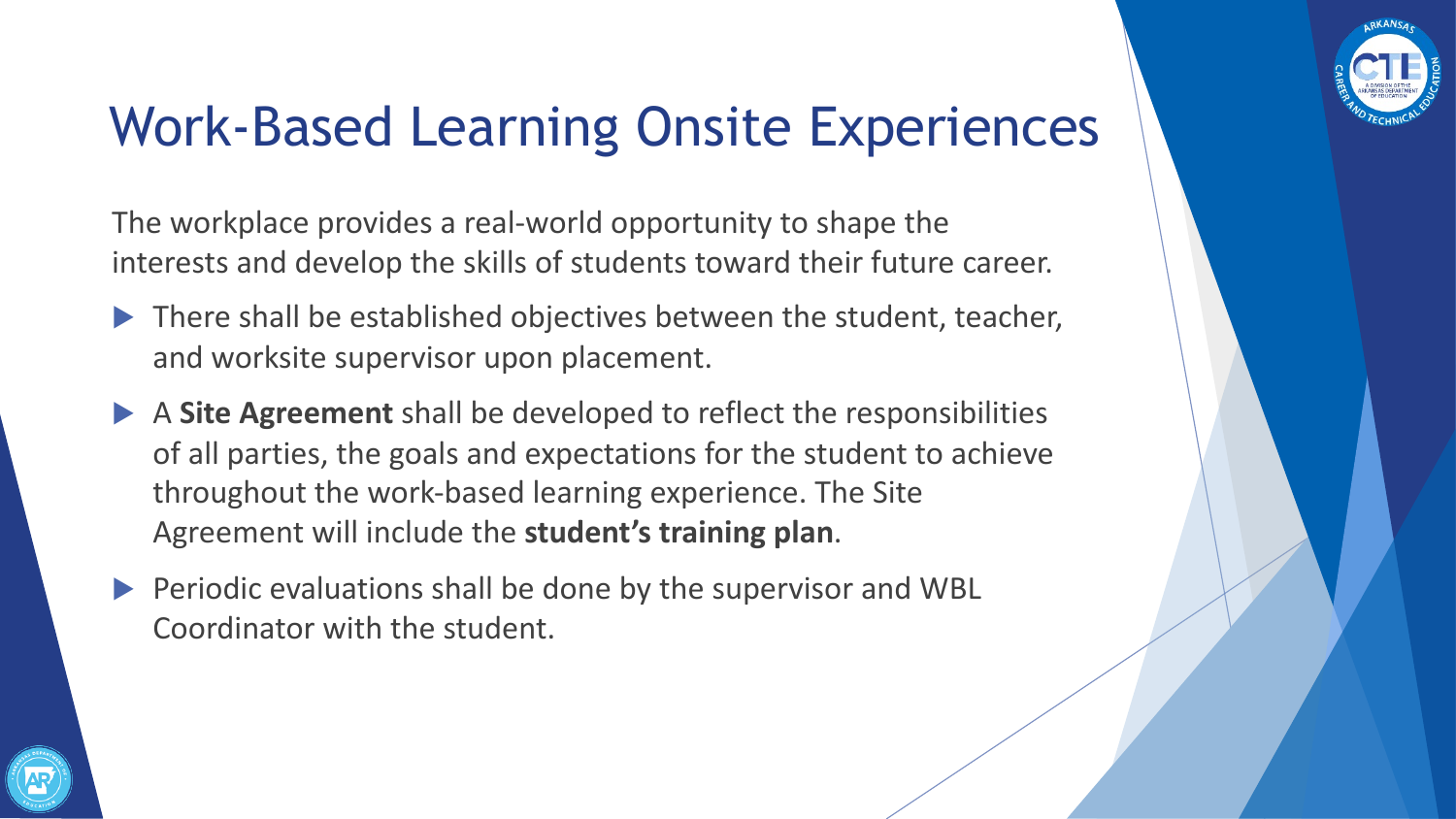

# WBL Coordinator Teacher Requirements

- $\blacktriangleright$  WBL shall be coordinated at the local level by at least one WBL Coordinator who:
	- 1. currently has a valid Arkansas standard teaching license AND
	- 2. is endorsed with the 412 licensure code.
	- + Pre-Apprenticeship also requires a DOL partner instructor.

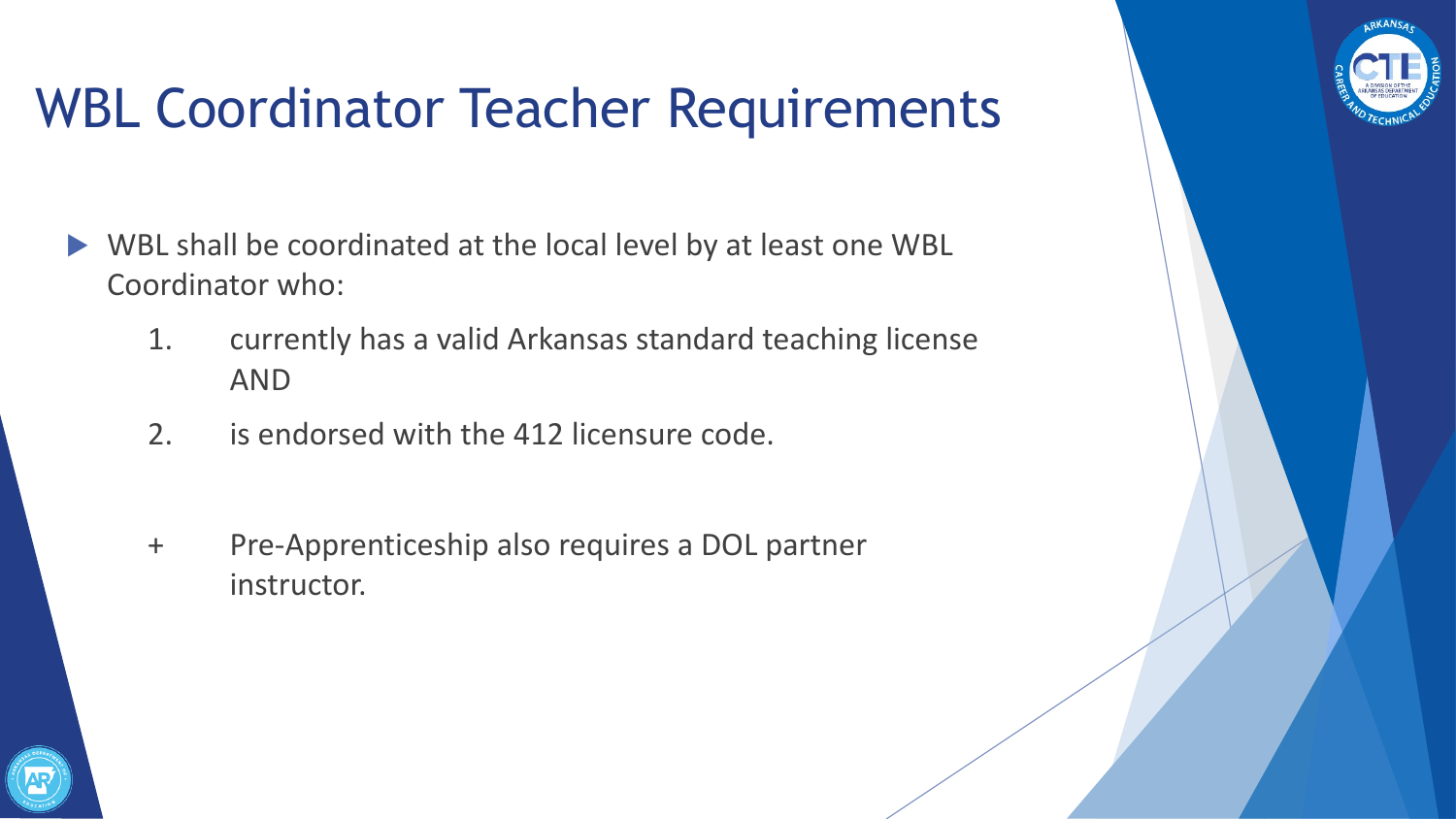#### WBL Coordinator Supervision Period Requirement

- One supervision period for 1-25 students.
- Two supervision periods for 26-50 students.
- Three supervision periods for 51 or more students.
	- $\blacktriangleright$  The teacher's conference/planning period may count as one of the three (3) supervision periods.



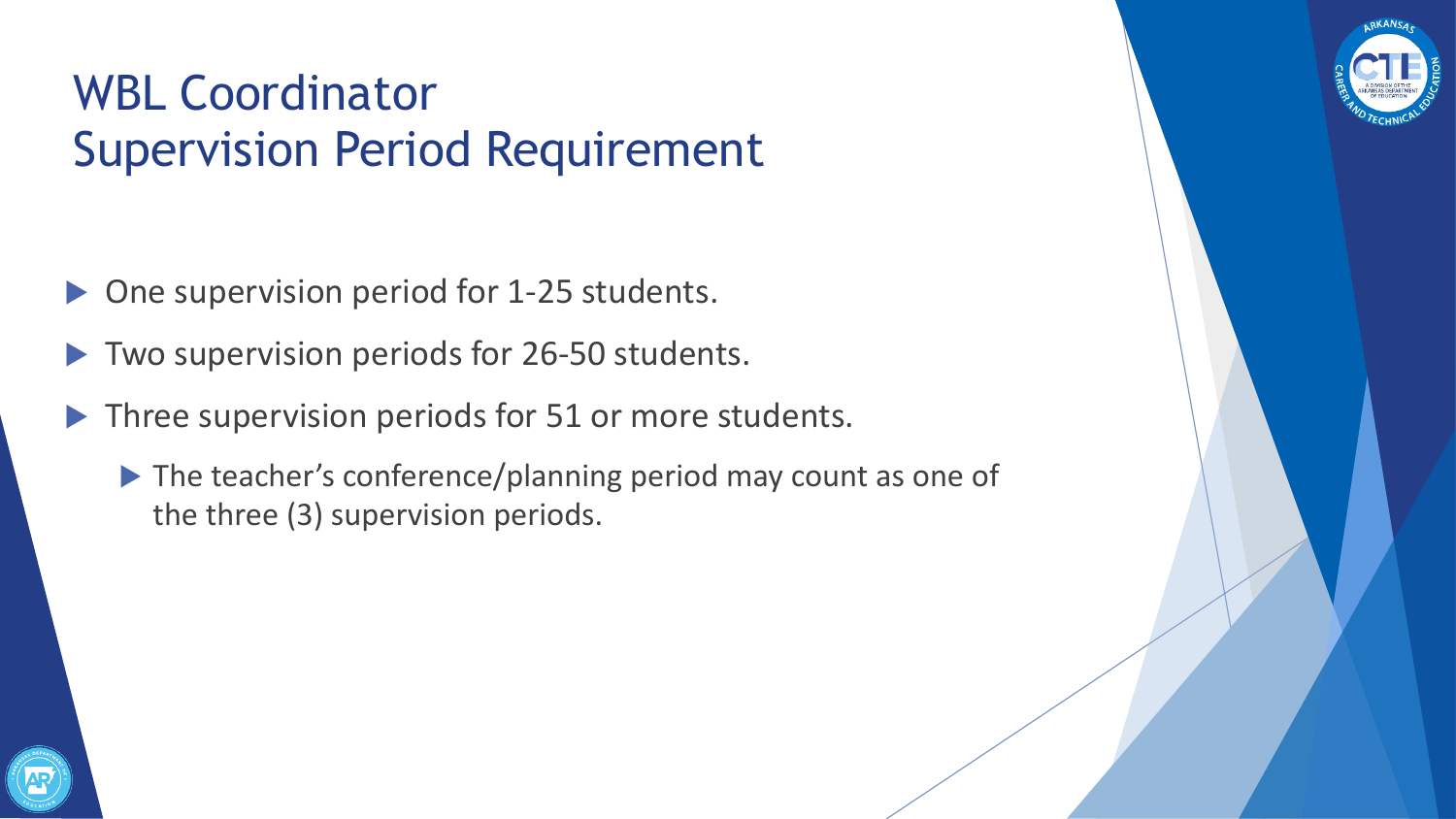#### Internship/Career Practicum Course Credits

Students can earn a maximum of 4 credits in a two-year period, at a rate of 1 credit per semester.

| <b>Hours of</b><br><b>Classroom</b><br><b>Instruction -</b><br><b>Semester</b> | <b>Hours of Work</b><br><b>Experience -</b><br><b>Semester</b> | <b>Credits Earned -</b><br><b>Semester</b> |
|--------------------------------------------------------------------------------|----------------------------------------------------------------|--------------------------------------------|
| At least 18 hours                                                              | 120 hours                                                      | 1 credit                                   |
| At least 36 hours                                                              | 240 hours                                                      | 2 credits                                  |
| At least 54 hours                                                              | 360 hours                                                      | 3 credits                                  |
| At least 72 hours                                                              | 480 hours                                                      | 4 credits                                  |

1 credit may be granted for an entire year for students that work 120 hours throughout the year and are in class at least 36 hours.

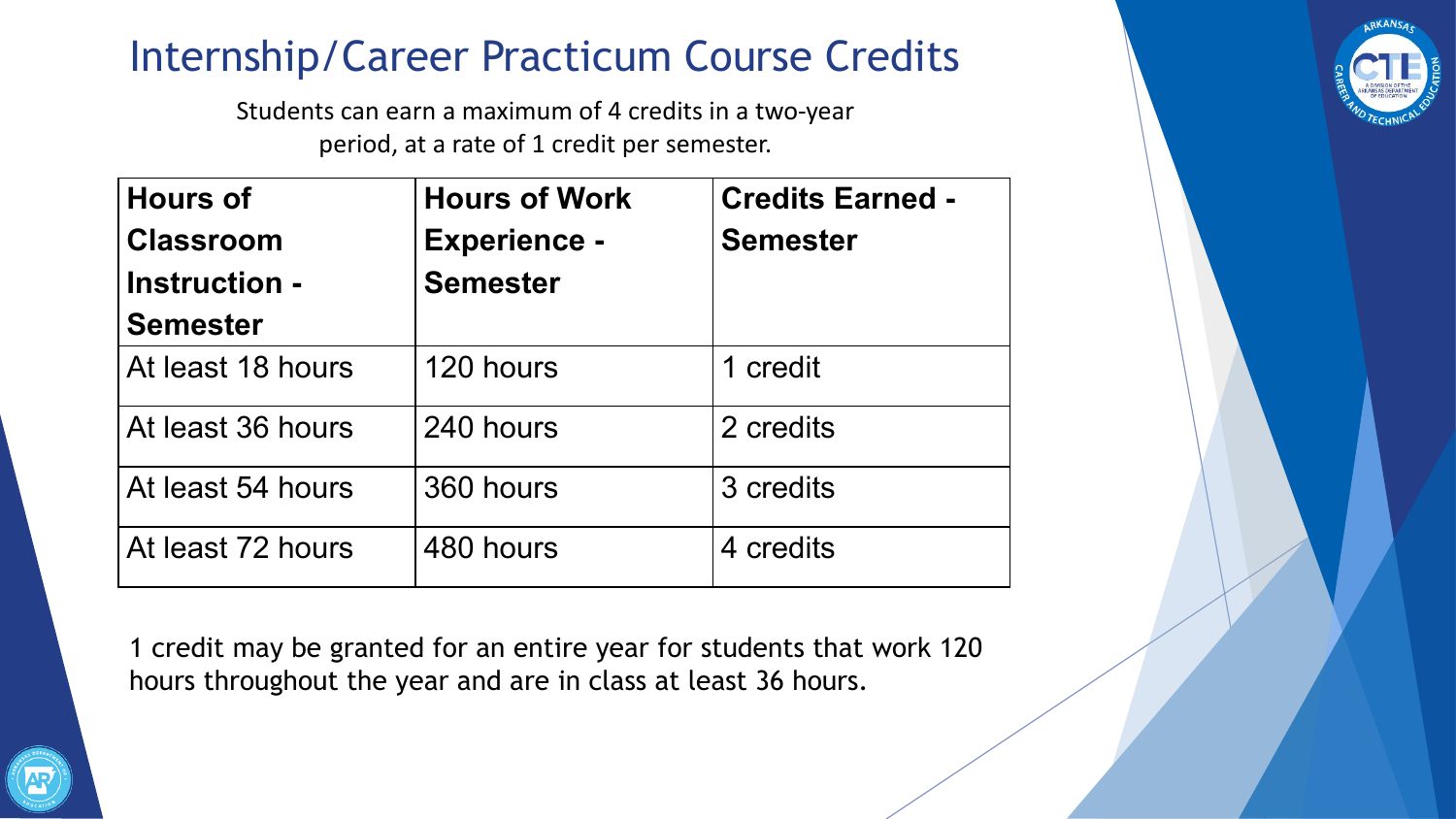# Resources Available on DCTE Websit

- $\blacktriangleright$  [Internship, Caree](https://myardashboard.arkansas.gov/)r Practicum, and Pre-Apprentices manuals
- Business/Industry Employer manual
- ▶ Selected Onsite/Offsite Placement Minimum Duties
- **Examele Practicum Minimum Job Duties Reference**
- **Derational Guides** 
	- **My AR Dashboard**

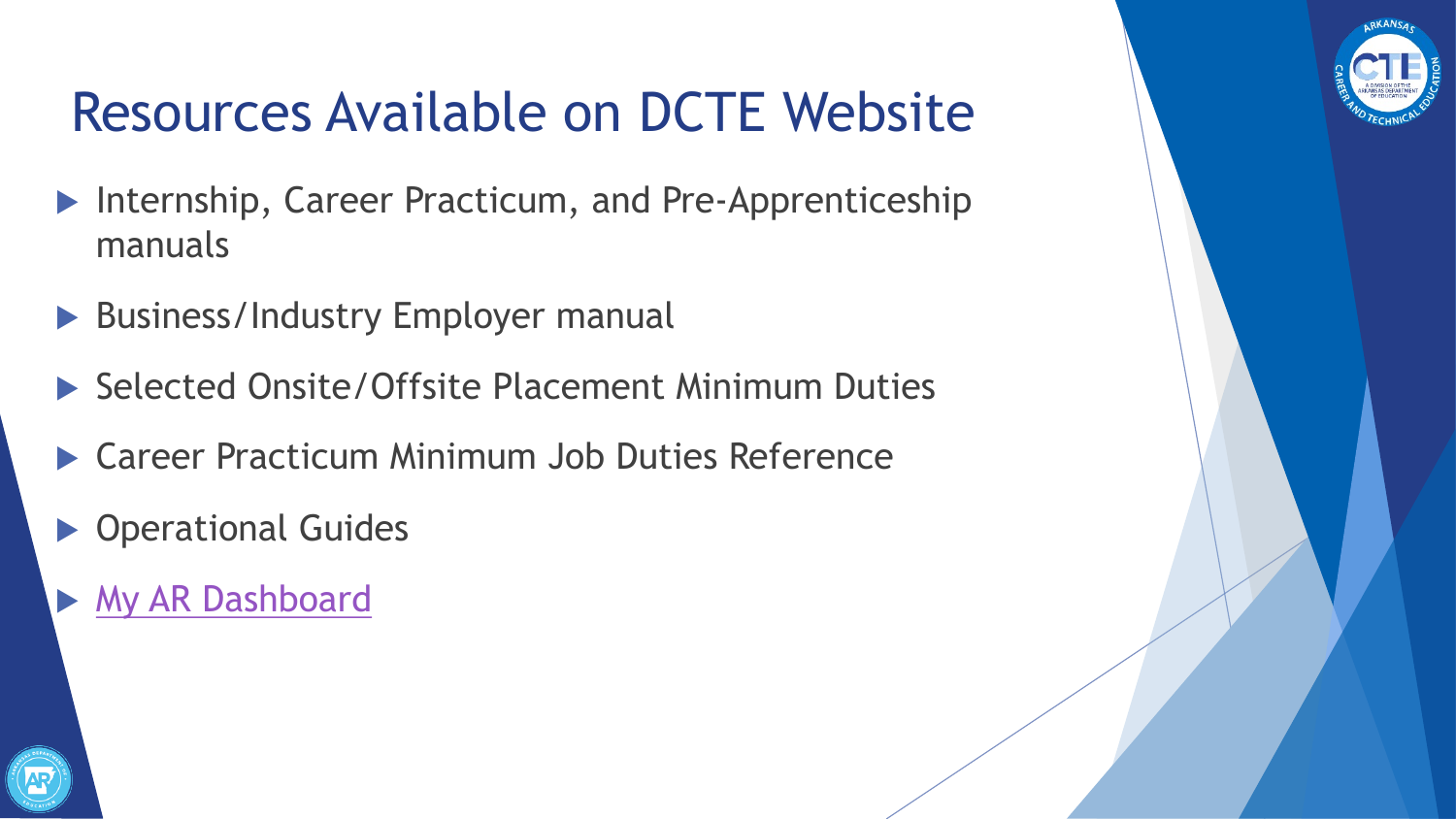#### Work-Based Learning Information



#### **Program Details**



opportunities: Internship, Career Practicum, and Pre-Apprenticeship.

- Show All ☆
- $\circledcirc$  Internship
- Career Practicum  $\circ$
- $\odot$ Pre-Apprenticeship





- . Work Based Learning Presentation for WBL Coordinators and Schools
- . Work-Based Learning Progression Infographic
- Employer Manual and Employer One Pager

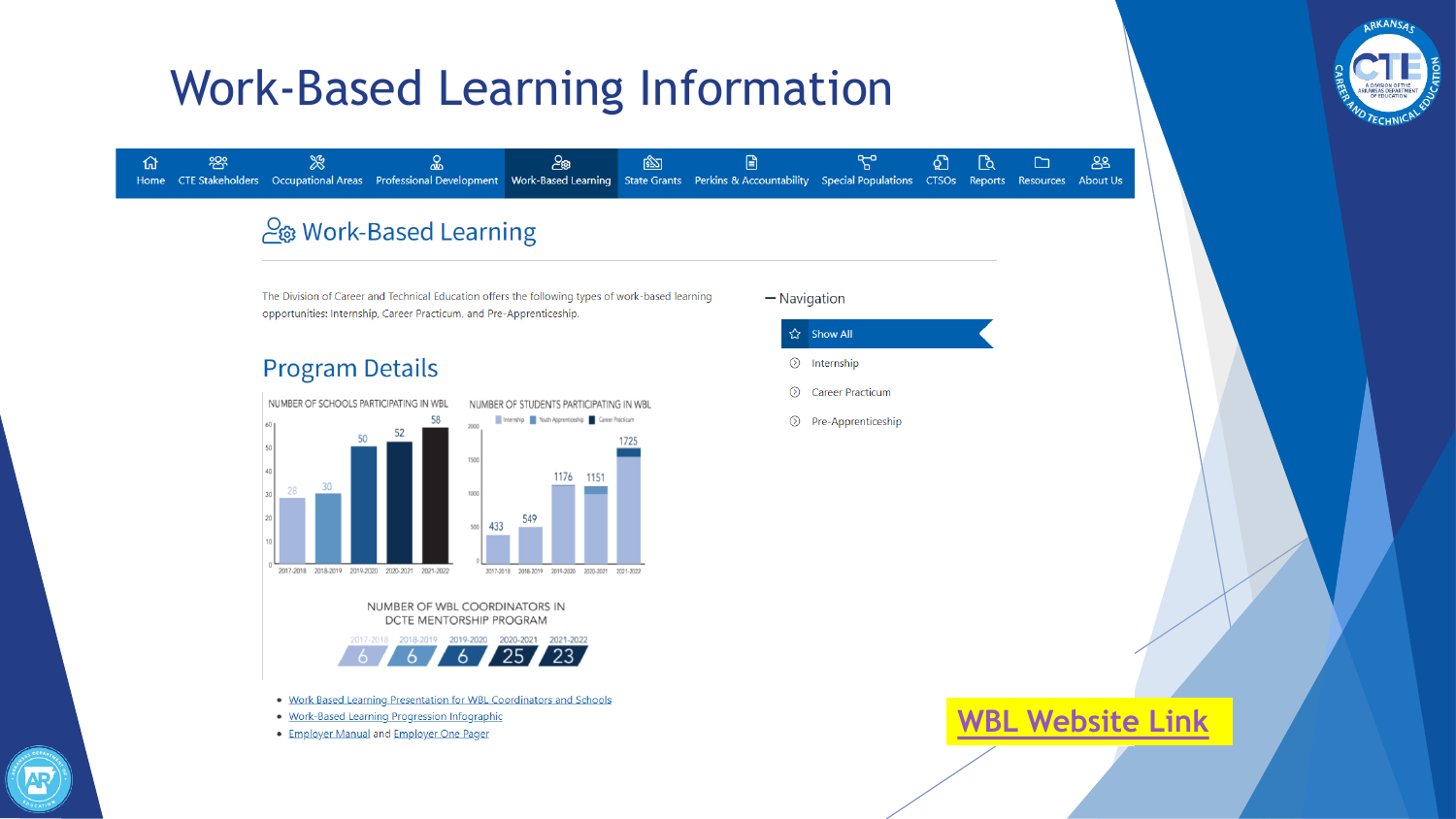### AR Seamless Work-Based Learning P

 $\triangleright$  Online platform to manage WBL opportunities

| a.<br>Dashboard                                                                                      | $\bf{0}$                    |                        | $\mathbf 0$                |               |                 | $\bf{0}$                   |                                                         |                 |
|------------------------------------------------------------------------------------------------------|-----------------------------|------------------------|----------------------------|---------------|-----------------|----------------------------|---------------------------------------------------------|-----------------|
| Q<br>Employer Search                                                                                 | <b>Completed Activities</b> |                        | <b>Upcoming Activities</b> |               |                 | <b>Advisory Boards</b>     |                                                         |                 |
| $22^{\circ}$<br>My Partners                                                                          | <b>List of Partners</b>     |                        |                            |               | <b>VIEW ALL</b> | <b>Activities Calendar</b> |                                                         |                 |
| $\qquad \qquad \qquad \qquad \qquad \qquad \qquad \qquad \qquad \qquad$<br><b>Partner Activities</b> | Organization                | <b>Primary Contact</b> | <b>Email Address</b>       | <b>Status</b> |                 | January 2021<br>SUN        | <b>MON</b>                                              | TUE             |
| $\blacksquare$<br><b>General Resources</b>                                                           |                             |                        |                            |               |                 | 27                         | 28                                                      | 29              |
| Ø<br><b>Advisory Boards</b>                                                                          |                             |                        |                            |               |                 | $\overline{\mathbf{3}}$    | $\overline{4}$                                          | $5\phantom{.0}$ |
| $\bar{\mathbf{g}}$<br>Students                                                                       |                             |                        |                            |               |                 |                            |                                                         |                 |
| P.<br><b>Student Tags</b>                                                                            |                             |                        |                            |               |                 | 10                         | 11                                                      | 12              |
| 8<br>Job Board                                                                                       |                             |                        |                            |               |                 |                            |                                                         |                 |
| 自<br>Reports                                                                                         |                             |                        |                            |               |                 | 17                         | 18                                                      | 19              |
| $\blacksquare$<br>Site Agreements                                                                    |                             |                        |                            |               |                 | Advisory Board             | Capstone Project, Project-Based Learning, Service Learn |                 |
| $\bigoplus$<br>Knowledge Base                                                                        |                             |                        |                            |               |                 | Internship, Employment     | Job Shadow, Site Visit/Company Tour                     |                 |
|                                                                                                      |                             |                        |                            |               |                 | Panels/Mock Interviews     |                                                         |                 |
|                                                                                                      |                             |                        |                            |               |                 |                            |                                                         |                 |
|                                                                                                      |                             |                        |                            |               |                 |                            |                                                         | <b>AR</b>       |

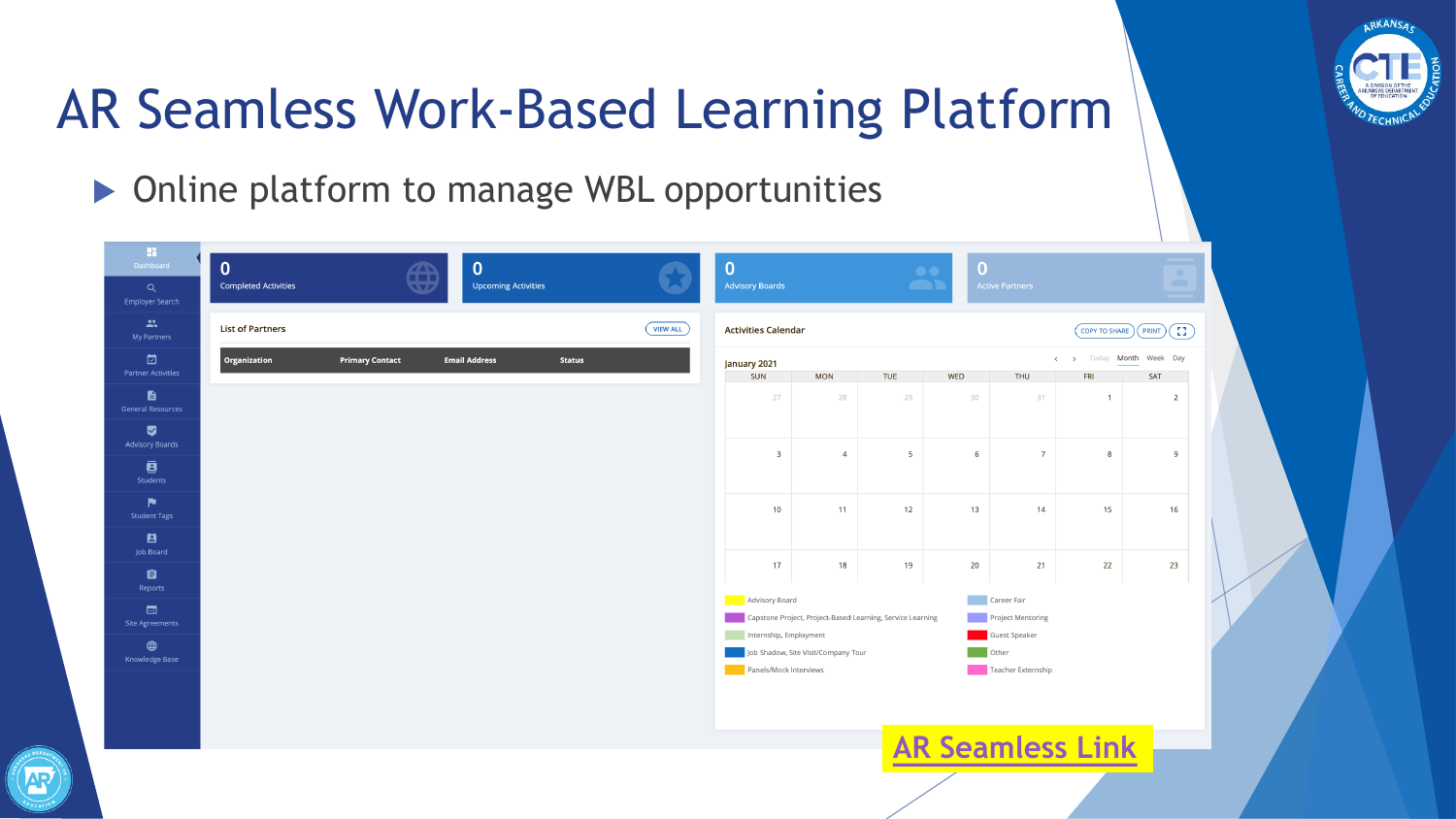

# Seamless allows Work-Based Learning Coordinators to:

- $\blacktriangleright$  Create a database of partner employers
- $\triangleright$  Manage all student WBL activities in one centralized location
- $\blacktriangleright$  Allow students and partners to log hours and information
- $\triangleright$  Keep all documentation in a digital format
- $\blacktriangleright$  Auto-formulate accountability reports
- $\triangleright$  Create detailed reports for analysis

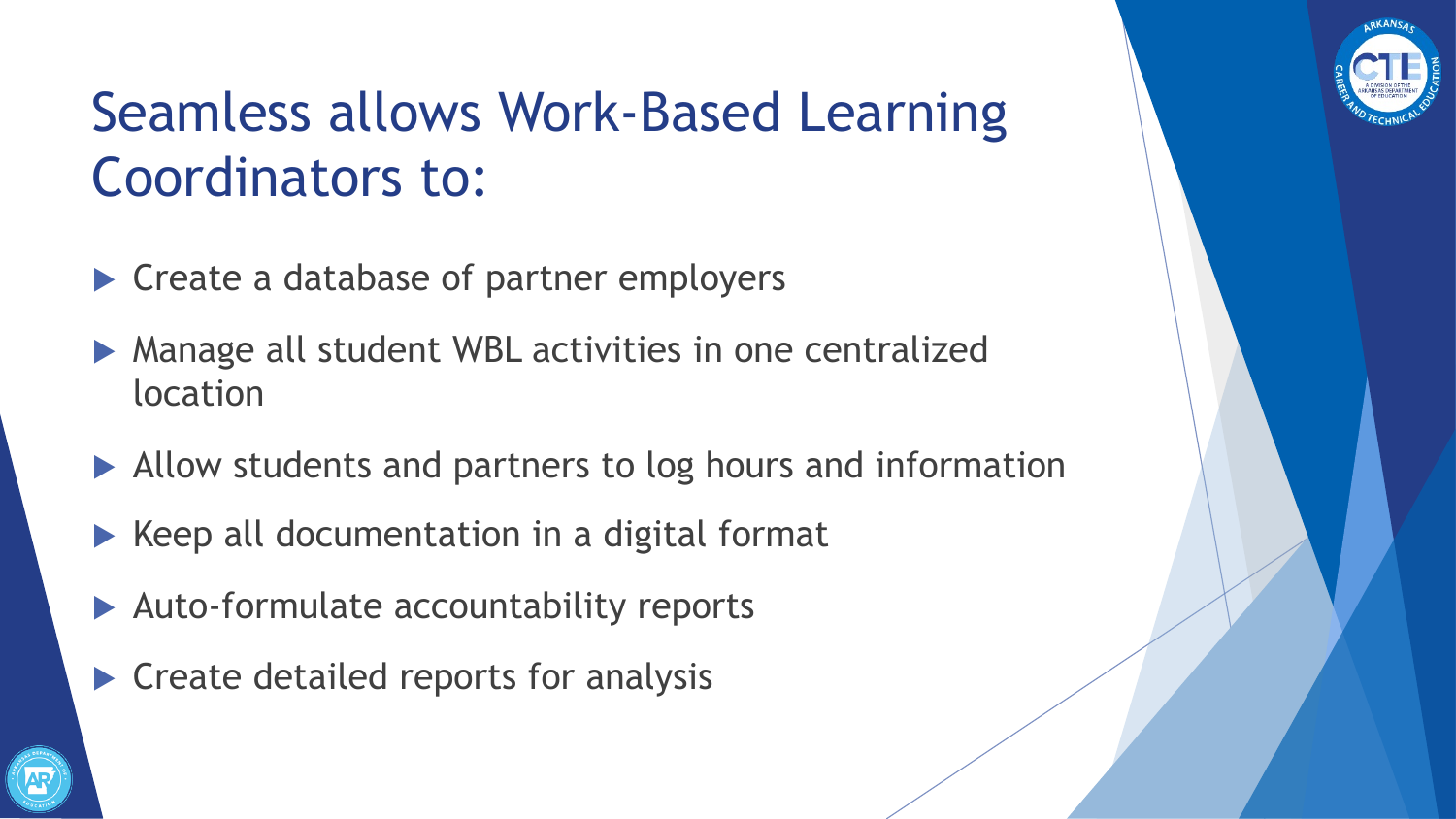

#### Accountability Quarter Reporting Dates

- ▶ Quarter 1: August 1 October 15
- ▶ Quarter 2: October 16 December 31
- ▶ Quarter 3: January 1 March 15
- ▶ Quarter 4: March 16 June 10